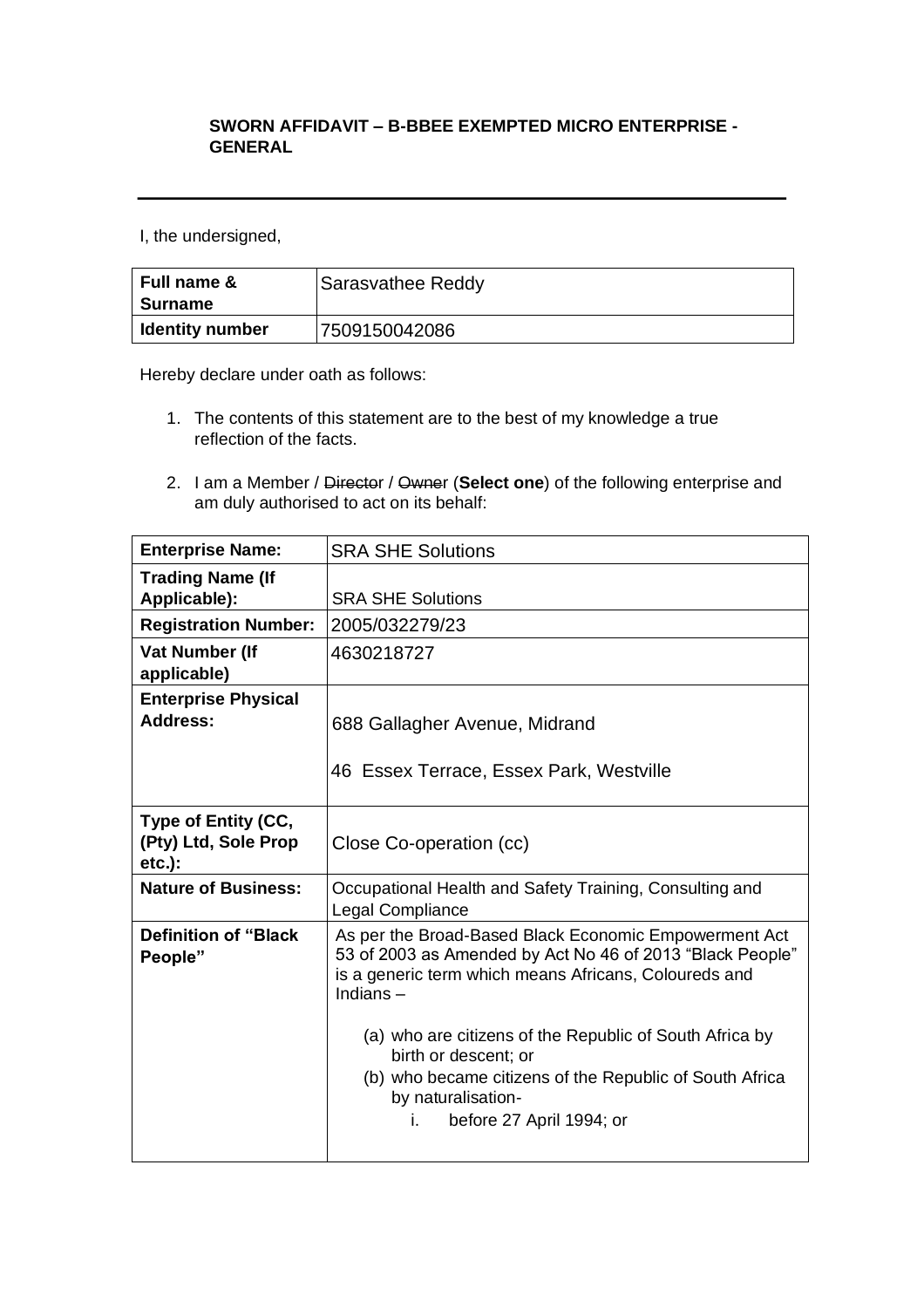|                             | ii.<br>on or after 27 April 1994 and who would have<br>been entitled to acquire citizenship by<br>naturalization prior to that date;" |
|-----------------------------|---------------------------------------------------------------------------------------------------------------------------------------|
| <b>Definition of "Black</b> | "Black Designated Groups means:                                                                                                       |
| <b>Designated Groups"</b>   | unemployed black people not attending and not<br>(a)                                                                                  |
|                             | required by law to attend an educational institution<br>and not awaiting admission to an educational<br>institution;                  |
|                             | (b)<br>Black people who are youth as defined in the<br>National Youth Commission Act of 1996;                                         |
|                             | Black people who are persons with disabilities as<br>(c)                                                                              |
|                             | defined in the Code of Good Practice on<br>employment of people with disabilities issued under                                        |
|                             | the Employment Equity Act;                                                                                                            |
|                             | (d)<br>Black people living in rural and under developed<br>areas;                                                                     |
|                             | Black military veterans who qualifies to be called a<br>(e)                                                                           |
|                             | military<br>veteran in terms of the Military<br>Veterans Act 18 of 2011;"                                                             |

- 3. I hereby declare under Oath that:
- The Enterprise is \_\_\_\_\_\_\_100\_% Black Owned using the flow-through principle as per Amended Code Series 100 of the Amended Codes of Good Practice issued under section 9 (1) of B-BBEE Act No 53 of 2003 as Amended by Act No 46 of 2013,
- The Enterprise is \_\_\_\_\_\_\_\_\_\_\_100 % Black Female Owned as per Amended Code Series 100 of the Amended Codes of Good Practice issued under section 9 (1) of B-BBEE Act No 53 of 2003 as Amended by Act No 46 of 2013,
- The Enterprise is \_\_\_\_\_\_\_\_\_\_\_\_\_100 % Black Designated Group Owned as per Amended Code Series 100 of the Amended Codes of Good Practice issued under section 9 (1) of B-BBEE Act No 53 of 2003 as Amended by Act No 46 of 2013,
- Black Designated Group Owned % Breakdown as per the definition stated above:
- Black Youth  $\% =$  Nillellesson S
- Black Disabled % =\_\_\_\_\_\_\_\_ Nil\_\_\_\_%